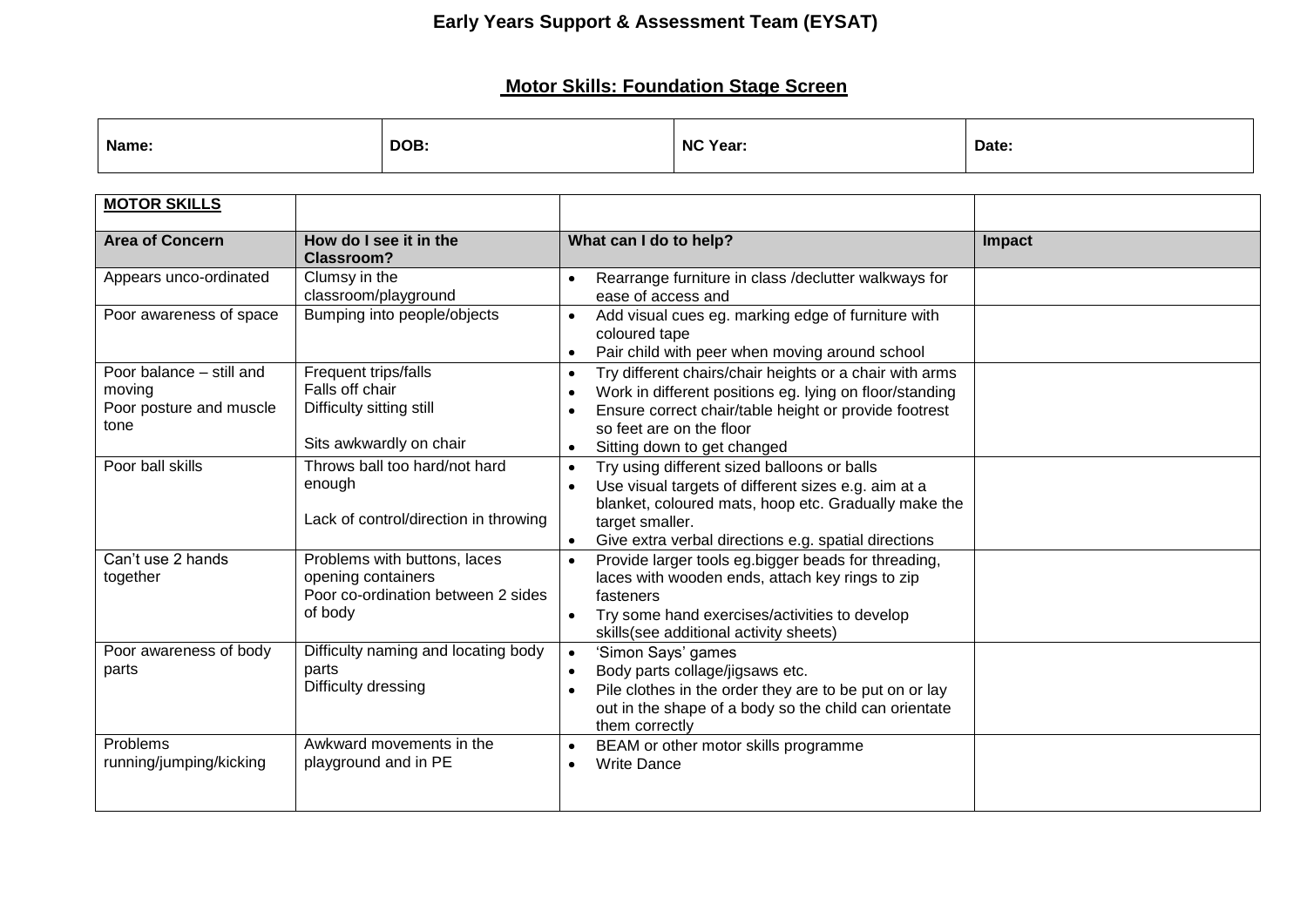| <b>HANDWRITING &amp; SCISSOR SKILLS</b>                                                                                          |                                                                                                                                                                     |                                                                                                                                                                                                                                                                                                                                                                                                                                                                                                                                                                                                                                                            |        |
|----------------------------------------------------------------------------------------------------------------------------------|---------------------------------------------------------------------------------------------------------------------------------------------------------------------|------------------------------------------------------------------------------------------------------------------------------------------------------------------------------------------------------------------------------------------------------------------------------------------------------------------------------------------------------------------------------------------------------------------------------------------------------------------------------------------------------------------------------------------------------------------------------------------------------------------------------------------------------------|--------|
| <b>Area of Concern</b>                                                                                                           | How do I see it in the Classroom?                                                                                                                                   | What can I do to help?                                                                                                                                                                                                                                                                                                                                                                                                                                                                                                                                                                                                                                     | Impact |
| Poor tool grip                                                                                                                   | Immature tool grip - too much/too little<br>pressure                                                                                                                | Try different sized tools e.g.<br>$\bullet$<br>paintbrushes, crayons, pencils, rulers,<br>stencils<br>Hand gym activities<br>$\bullet$                                                                                                                                                                                                                                                                                                                                                                                                                                                                                                                     |        |
| Poor letter/numbers/shapes<br>formation<br>Upper and lower case confusion<br>Poor position of letter on line<br>Slow handwriting | Poor presentation of work<br>Not as much produced as peers<br>Written work doesn't match verbal ability                                                             | Vary the size of paper and texture.<br>$\bullet$<br>Try wider spaced lines/no<br>$\bullet$<br>lines/squared paper<br>Reduce written work-use 'gapped<br>$\bullet$<br>handouts', scribing etc.<br>Handwriting programmes<br>$\bullet$                                                                                                                                                                                                                                                                                                                                                                                                                       |        |
| Difficulty with practical tasks                                                                                                  | Difficulty holding/manipulating scissors<br>Difficulty turning pages/opening doors                                                                                  | Different scissors - looped<br>$\bullet$<br>Stiffer paper with highlighted cutting<br>$\bullet$<br>edges<br>See additional 'Developing scissor<br>$\bullet$<br>skills' sheet                                                                                                                                                                                                                                                                                                                                                                                                                                                                               |        |
| <b>MOTOR ORGANISATION</b>                                                                                                        |                                                                                                                                                                     |                                                                                                                                                                                                                                                                                                                                                                                                                                                                                                                                                                                                                                                            |        |
| <b>Area of Concern</b>                                                                                                           | How do I see it in the Classroom?                                                                                                                                   | What can I do to help?                                                                                                                                                                                                                                                                                                                                                                                                                                                                                                                                                                                                                                     |        |
| Difficulty sequencing and<br>organising self and equipment                                                                       | Difficulty with order of garments when<br>dressing<br>Difficulty organising work<br>Lose and drop things<br>Difficulty organising time<br>Poor directions/gets lost | Clothes on/off in same order<br>$\bullet$<br>Reinforcing sequence of task with<br>$\bullet$<br>words/pictures using a Task Board.<br>Visual cues on page e.g. green/red<br>$\bullet$<br>dots to indicate where to start/finish.<br>Frame for children to draw inside.<br>Provide a visual timetable with<br>$\bullet$<br>pictures to illustrate the activities for<br>the day.<br>Provide a timer to place on the table.<br>$\bullet$<br>Task Board- what equipment is<br>$\bullet$<br>needed to complete the task.<br>Visual signs in corridors- pictures or<br>$\bullet$<br>arrows<br>Partner with a peer when moving<br>$\bullet$<br>around the school. |        |